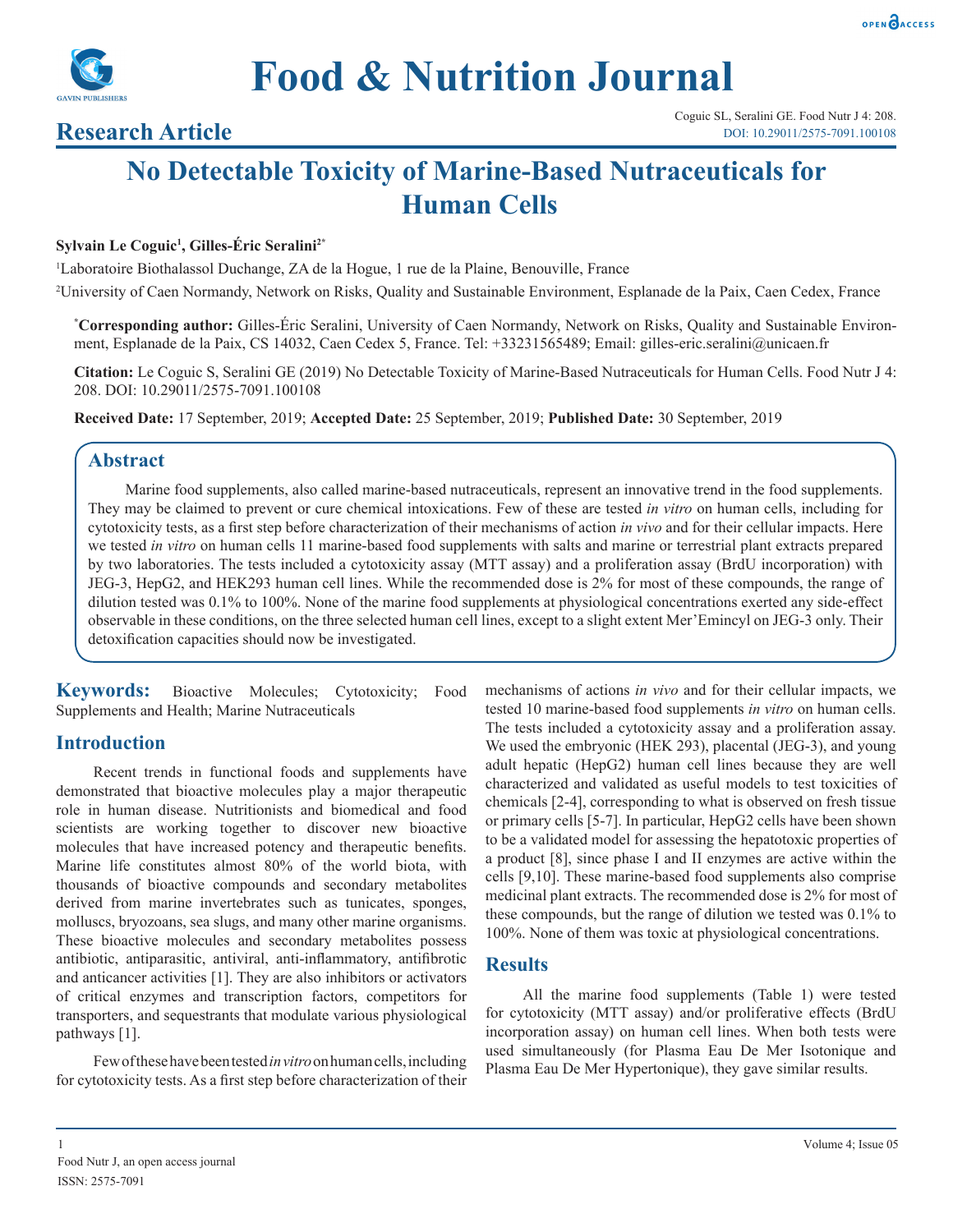| <b>Commercial Product Name</b>                           | <b>Detailed Composition</b>                                                                                                                                                                                                                                                                                                                                                                                    |
|----------------------------------------------------------|----------------------------------------------------------------------------------------------------------------------------------------------------------------------------------------------------------------------------------------------------------------------------------------------------------------------------------------------------------------------------------------------------------------|
| <b>HEPADIUM BIO</b>                                      | Sea water, Betula sp.* sap, Desmodium sp., Himanthalia elongata, Silybum marianum*, Rosmarinus<br>officinalis*, Raphanus sativus niger*, Ascophyllum sp.*, Citrus limon* juice, Euterpe oleracea*<br>powder                                                                                                                                                                                                    |
| <b>CHLORELLA</b>                                         | Chlorella pyrenoidosa                                                                                                                                                                                                                                                                                                                                                                                          |
| <b>AQUACELLIA</b>                                        | Sea water, Fucus sp.*, Salicornia europea*, Beta vulgaris ssp. maritima*, Orthosiphon aristatus*,<br>Raphanus sativus niger*, Filipendula ulmaria*, Sambucus nigra*, Juniperus communis*, Citrus<br>$limon*$                                                                                                                                                                                                   |
| <b>MER'ENERGYL</b>                                       | Sea water, 76% richer in Mg than Plasma Sea Water hypertonic                                                                                                                                                                                                                                                                                                                                                   |
| <b>MER'EMYNCIL BIO</b>                                   | Foeniculum vulgare* juice, Ananas comosus* concentrate, sea water, Citrus auriantum* dry extract,<br>Citrus limon* concentrate juice, Curcuma longa* powder, Pilosella officinarium*, Fucus sp.*, Viola<br>tricolor*, Sambucus nigra* flowers, Fraxinus excelsior* leaves, Glechoma hederacea*, Rosmarinus<br>officinalis* leaves, Levisticum officinale* leaves, Taraxacum sp.* leaves, Ananas comosus, water |
| <b>MER'EDRAINIL BIO</b>                                  | Sea water, Fucus sp.*, Illicium verum*, Arctium sp.* roots, Cynara scolymus* leaves, Juniperus<br>communis* seeds, Foeniculum vulgare* seeds, Thymus vulgaris* leaves, Taraxacum sp.*, Aloe vera*,<br>Raphanus sativus niger* juice, Citrus limon* concentrate juice, Chlorella pyrenoidosa                                                                                                                    |
| PLASMA SEA WATER HYPERTONIC<br>(EAU DE MER HYPERTONIQUE) | Sea water from North Brittany at a depth below 20 meters, in the Archipelago of Chausey, in an<br>ecologically protected area classified as Natura 2000, with a cold microfiltration with adapted Pall<br>cartridges to preserve probiotic properties and to avoid bacteria, salts $35 \text{ g/l}$ (Biothalassol product)                                                                                     |
| PLASMA SEA WATER ISOTONIC<br>(EAU DE MER ISOTONIQUE)     | Sea water, see above (Biothalassol)                                                                                                                                                                                                                                                                                                                                                                            |
| <b>SERUM OCEANIC</b>                                     | Sea water, salmon DNA, potassium sorbate, sorbate de potassium, essential oil of Citrus limon* zest                                                                                                                                                                                                                                                                                                            |
| <b>QUINTON ISOTONIC</b>                                  | Sea water isotonic (Product on the market, for comparison)                                                                                                                                                                                                                                                                                                                                                     |
| <b>QUINTON HYPERTONIC</b>                                | Sea water hypertonic (Product on the market for comparison)                                                                                                                                                                                                                                                                                                                                                    |
| *organic products                                        |                                                                                                                                                                                                                                                                                                                                                                                                                |

**Table 1:** Detailed name and composition of the marine food supplements assayed.

#### **Cytotoxicity assay**

The toxicity threshold of each product was determined by MTT using 5 concentrations on JEG-3, HEK 293 and HepG2 human cell lines (Figure 1). The lowest concentration exerting a significant toxic effect was considered to be the toxicity threshold. Above 0.2% in one of the 3 cell lines, only Mer'Emincyl Bio was slightly but significantly cytotoxic (13% decrease in viability). Except for this case, all the products tested were not cytotoxic up to 2%. At 100%, cells exposed to the pure raw product underwent a variable viability decrease, probably due to the osmotic shock or the lack of other nutrients. 100% toxicity was never reached.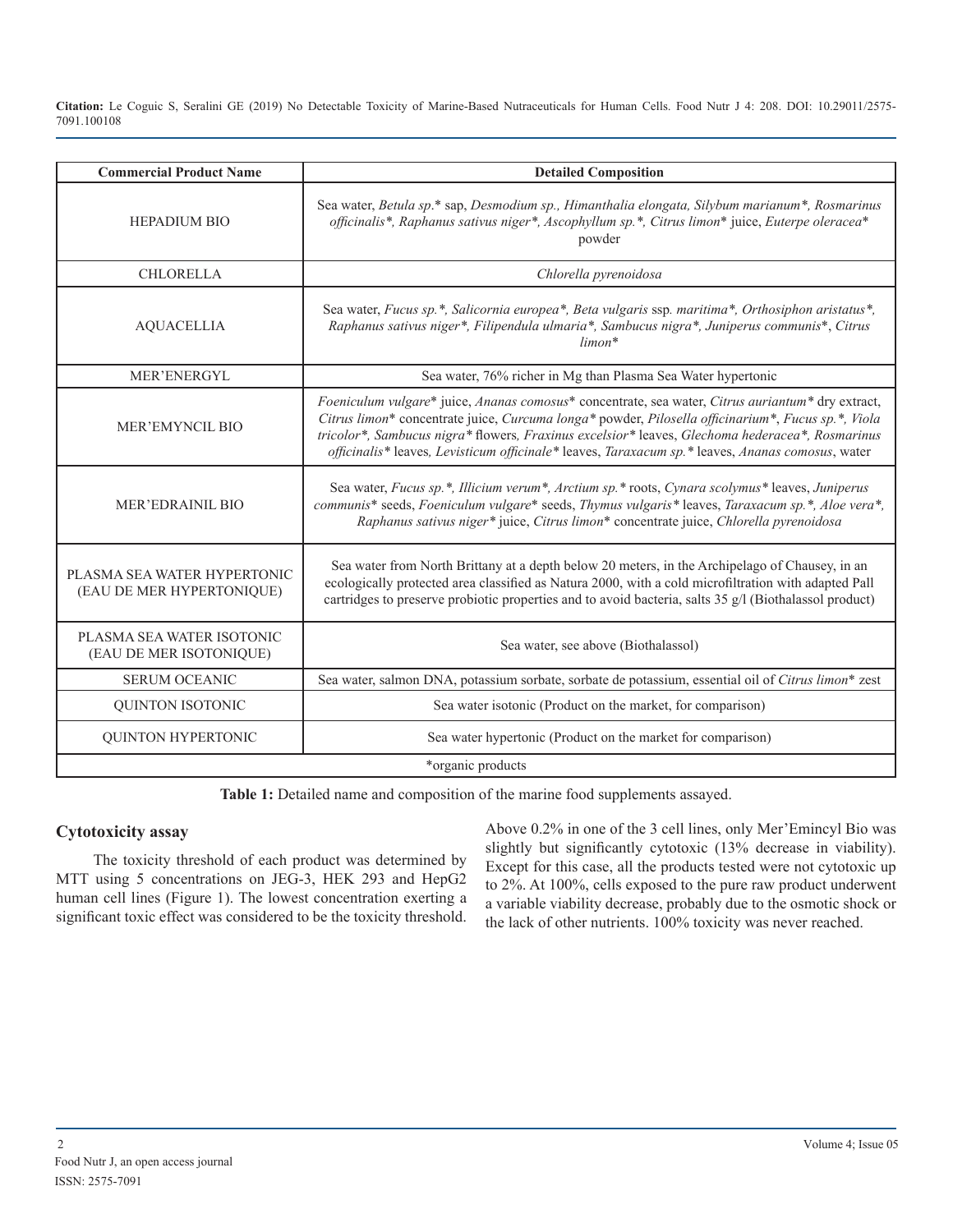

**Figure 1:** Effects of various marine food supplements on viability in three human cell lines.

Effects on the mitochondrial Succinate Dehydrogenase (SD) activity reflecting cell respiration are shown in comparison to the control (100%) in serum-free medium after 24h exposure. The marine food supplements are detailed in Table 1. Concentrations are in % (recommended dilution 2% in water). All data are mean ± standard error of the mean (SEM). All the experiments were repeated 3 times in triplicates. Cell lines are HepG2 (black columns), HEK 293 (dark grey) and JEG-3 (clear grey). The three last compounds of Table 1 gave essentially similar results as "Plasma Eau de Mer" (name of the product (Pure, non-polluted See Water)).

#### **Proliferation assay**

The effect of Serum Oceanic, Plasma Sea Water Isotonic, Plasma Sea Water Hypertonic, Quinton Isotonic and Quinton Hypertonic on cell proliferation was then assessed by following BrdU incorporation (Figure 2). HepG2 cells were treated with 2% of each product for 24h. Plasma Sea Water Isotonic and Plasma Sea Water Hypertonic had no effect on cell proliferation, as it was the case for cell viability. Serum Oceanic, Quinton Isotonic and Quinton Hypertonic also had no effect on cell proliferation in comparison to control.



**Figure 2:** Effects of various marine food supplements on proliferation in HepG2 human cell lines.

BrdU incorporation into the newly synthesized DNA of replicating cells was assessed using a monoclonal anti-BrdU antibody followed by colorimetric detection at 450 nm. The marine food supplements are detailed in Table 1 and tested at the recommended dilutions of 2%. All data are mean  $\pm$  Standard Error of the Mean (SEM). All the experiments were repeated 3 times in triplicates. C: Control.

#### **Discussion**

None of these marine food supplements had any observable physiological or biochemical impact at 2%, on all parameters measured, except Mer'Emincyl Bio, which exerted only a 20% negative effect on JEG-3 cells. The cytotoxicity observed at the non-physiological dose of 100% may be explained by an osmotic shock, or more probably by a lack of essential nutriments for the cell growth without the cell medium. The observance of a lack of toxicity *in vitro* is a first step before the assessment of benefit properties and investigation of the mechanisms of action, both *in vivo* and *in vitro*.

Most of the products tested here are mixtures of algae and other plant extracts. Algae provide health-beneficial compounds such as polysaccharides (carrageenan, agar agar, fucans and fucanoids), antioxidant phenolic compounds (phlorotannins) and pigments (carotenoids), vitamins, and minerals [1]. For instance, the genus chlorella (the component of Chlorella is also present in Mer'Edrainyl Bio) contains high levels of carotenoids, phenolic compounds and tocopherols, contributing to the antioxidant properties of this microalga [11]. *Himanthalia elongata* (contained in Hepadium Bio) also displays a high polyphenolic concentration, leading to antioxidant properties. The nutritional composition of this brown alga includes high levels of total dietary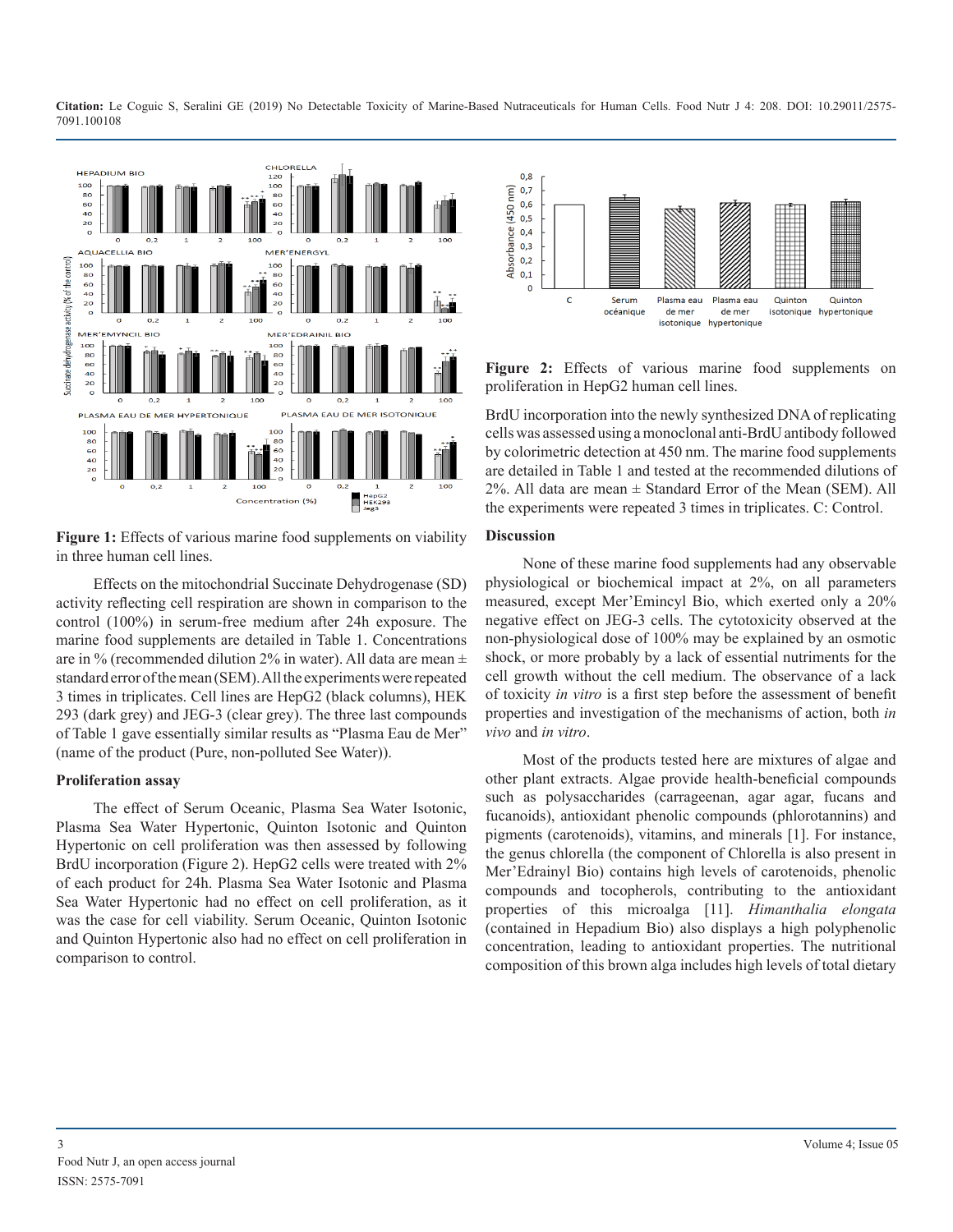fiber and essential amino acids, and while the level of lipids is low, the polyunsaturated fatty acid content is high [12]. The antiinflammatory capacity of *Fucus sp*., contained in Mer'Edrainil Bio and Mer'Emincyl Bio, has been well characterized [13,14], among several other beneficial effects [15]. However, the slight toxic effect of Mer'Emincyl Bio on JEG-3 cells, the most sensitive of the 3 cell lines as previously measured [16], may be due to the draining and slimming properties of this product due to the leaf extracts from *Taraxacum sp*. [17] and *Fraxinus excelsior* [18] that it contains.

The originality of the food supplements tested in this study lies in the fact that these algae extracts are mixed with organic plant extracts and that these mixtures are further diluted in sea water. The benefits for human health of all the plants included in these different products are numerous. Among others and of special interest, flavonoids are nearly ubiquitous in plants but particularly rich in citrus fruits [19], and *citrus limon* is a common ingredient of 5 of the 11 products tested here. The flavonoids have long been recognized to possess anti-inflammatory, antioxidant, antiallergenic, hepatoprotective, antithrombotic, antiviral, and anticarcinogenic activities, which are reviewed [20]. For these reasons, certain flavonoid-rich plants and spices have long been used in traditional medicine. Specifically, the anticancer, cardiovascular and antiinflammatory properties of citrus flavonoids have been extensively discussed [21]. All the products tested here contain sea water as a solvent, and/or contain mother liquors rich in magnesium salts; 5 products are exclusively composed of high-quality deep-sea water. It has been shown that deep-sea water provides intestinal protection [22], modulates blood pressure and exhibits hypolipidemic effects [23], and improves cardiovascular hemodynamics [24].

As a follow-up for the *in vitro* experiments, and since most of the individual compounds of these marine food supplement possess antioxidant activities, it would be interesting to assess the antioxidant properties of these mixtures. This could be performed *in vitro*, by measuring the Nitric Oxide (NO) synthesis in cells co-exposed to an oxidant chemical. *In vivo*, the oxidative stress index could be measured in high fructose and high-fat-fed rats. For this purpose, the levels of specific markers could be measured in the plasma, liver and kidney, as well as the level of reduced glutathione and the activities of antioxidant enzymes, such as glutathione peroxidase and catalase in the blood.

# **Materials and Methods**

#### **Chemicals and marine food supplements/nutraceuticals**

3-(4,5-Dimethylthiazol-2-yl)-2,5-diphenyl tetrazolium bromide (MTT) was prepared as a 5 mg/mL stock solution in phosphate-buffered saline (PBS), filtered through a 0.22 µm filter before use, and diluted to 1 mg/mL in a serum-free medium. MTT was obtained from DM Labo (Caen, France). Marine food supplements names and compositions are reported in Table 1. They were prepared and provided by Biothalassol Duchange Laboratory (Benouville, France) and Alderney Laboratory (Caen, France).

#### **Cell lines and treatments**

The human embryonic kidney 293 cell line (HEK 293, ECACC 85120602) was provided by Sigma-Aldrich (Saint-Quentin Fallavier, France). The hepatoma cell line HepG2 was provided by ECACC (85011430). The JEG-3 cell line (ECACC 92120308) was provided by CERDIC (Sophia-Antipolis, France). Cells were grown in phenol red-free EMEM (Abcys, Paris, France) containing 2 mM glutamine, 1% non-essential amino acid, 100 U/mL of antibiotics (a mixture of penicillin, streptomycin and fungizone) (Lonza, Saint Beauzire, France), 10 mg/mL of liquid kanamycin (Dominique Dutscher, Brumath, France) and 10% Fetal Bovine Serum (PAA, Les Mureaux, France). JEG-3 cells were supplemented with 1 mM sodium pyruvate. Cells were grown with this medium at 37 °C (5%  $CO_2$ , 95% air) during 48 h to 80% confluence, then washed and exposed 24 h with serum-free EMEM to all the marine food supplements. Before treatment, all the marine food supplements were diluted in serum-free medium and adjusted to a similar pH. This model has been previously validated [25], in that toxic effects were similar in the presence of serum but delayed by 48 h.

#### **Cytotoxicity biomarkers**

After 24 h, cells at 80% of confluence were washed with serum-free EMEM and then exposed to various concentrations of marine food supplements in EMEM serum-free medium for 24 h. After treatments, a Succinate Dehydrogenase (SD) activity assay (MTT) [26] was applied, as described previously [27]. The integrity of mitochondrial dehydrogenase enzymes indirectly reflects cellular mitochondrial respiration. Briefly, the MTT reagent (thiazolyl blue tetrazolium bromide, Sigma Aldrich, Saint-Quentin Fallavier, France) was added to cells and the optical density of the isopropanol (with 0.04 N of chlorhydric acid)-dissolved formazan salts was measured after a 3 h incubation. The percentage of surviving cells is expressed as the ratio of optical density of treated cells versus untreated cells (control). The optical density was measured at 570 nm using a Mithras LB 940 luminometer (Berthold, Thoiry, France).

#### **Cell proliferation assay**

The cell proliferation was measured through a bromodeoxyuridine (BrdU) incorporation assay: the colorimetric BrdU Cell Proliferation ELISA Kit (Abcam, Cambridge, UK) was used. HepG2 cells were seeded in 24-well plates (30,000 cells/ well) and allowed to attach overnight. Cells were then treated for 24 h with different marine food supplements at 2% in triplicate wells per condition. BrdU was added 4 h before the end of the incubation period. Cells were then fixed, DNA was denatured, and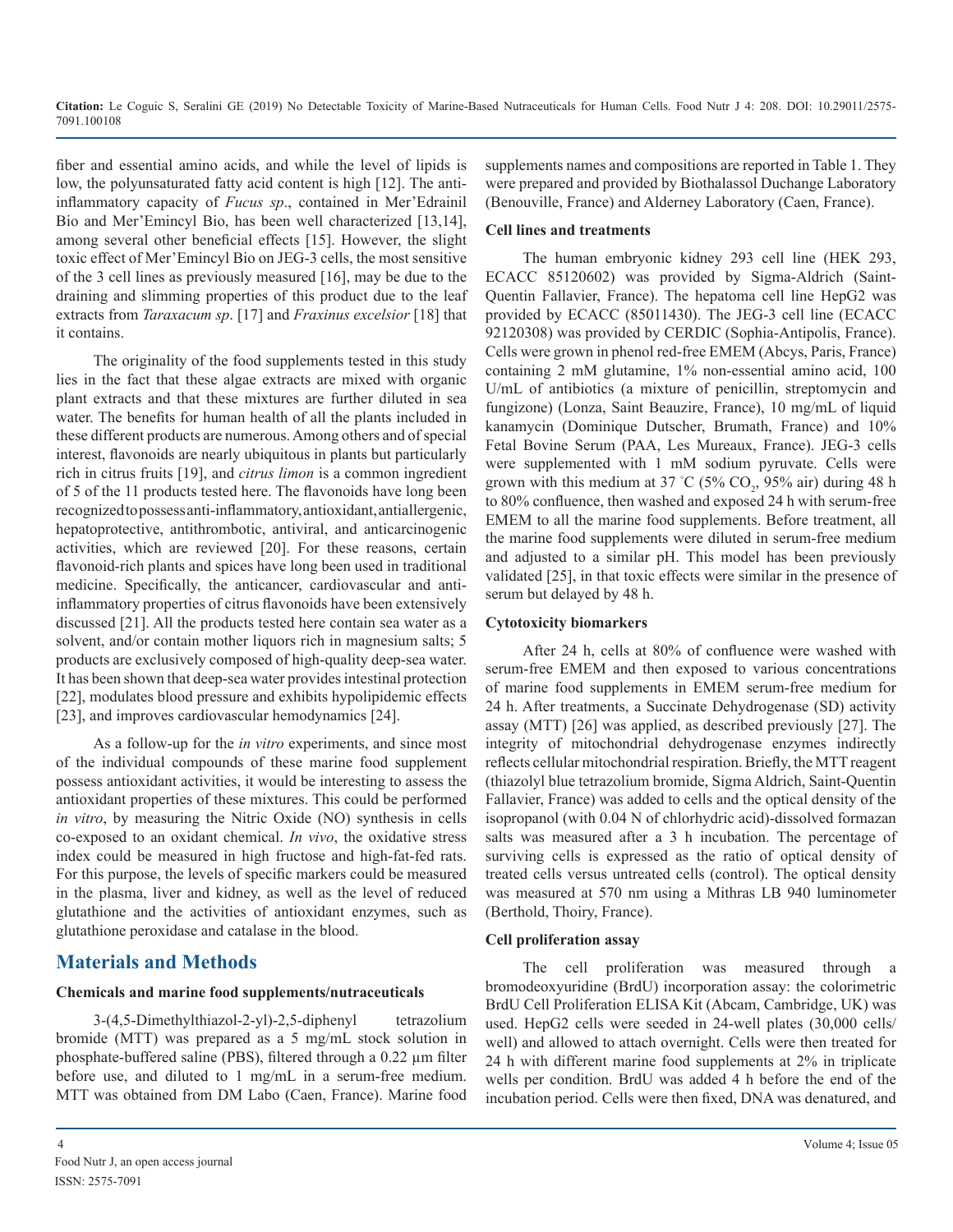BrdU content was then assessed using a monoclonal anti-BrdU antibody, following the manufacturer's instructions.

#### **Statistical analyses**

All data were presented as the mean  $\pm$  Standard Error of the Mean (SEM) in scatter plots. Statistics were performed using GraphPad Prism 5 (GraphPad software, La Jolla, USA) software. Data were checked for Gaussian distribution by a Shapiro test and for homoscedasticity (Barlett's test). In cases where these two conditions were met, the multiple comparisons test was an ANOVA followed by Bonferroni post hoc test. In the other cases, statistical differences were determined by a non-parametric Kruskal-Wallis test followed by a Dunn's post hoc test for multiple comparisons. Significant levels were reported with  $p < 0.05$  (\*),  $p < 0.01$  (\*\*) and  $p < 0.001$  (\*\*\*).

#### **Conclusions**

None of the marine food supplements exerted any observable side-effect in these conditions on the three selected human cell [lines. This is the first demonstration of lack of cytotoxicity of these](https://www.ncbi.nlm.nih.gov/pubmed/15138058)  marine food supplements at a physiological level and a first step before characterization of their mechanisms of actions *in vivo*, potential detoxication capacities, and cellular impacts.

#### **Acknowledgments**

Biothalassol Duchange and Alderney laboratories, together [with the University of Caen, Ekibio Foundation, Biocoop, and the](https://www.ncbi.nlm.nih.gov/pubmed/17716855)  Denis Guichard Foundation supported the work. We thank Steeve Gress for his initial participation in the tests, as well as Nicolas Defarge for the initial writing. We thank Anaëlle Le Coguic for her [initial participation at Alderney Laboratory and in the products'](https://www.ncbi.nlm.nih.gov/pubmed/26690454)  preparation.

#### **Author Contributions**

GES conceived the study, designed the work and directed the preparation of the manuscript. Sylvain Le Coguic helped to develop the products and prepared them. Both authors read and approved the final manuscript.

#### **Conflicts of Interest**

The researchers from the University of Caen Normandy (GES) in charge of the assessment of the marine food supplements [declare that they have no financial or other interests in the](https://www.ncbi.nlm.nih.gov/pmc/articles/PMC3967218/)  commercial development of these products. The development of the products (SLC) was performed completely independently of the present assessment.

# **References**

[Suleria HA, Osborne S, Masci P, Gobe G \(2015\) Marine-Based Nutra](https://www.ncbi.nlm.nih.gov/pubmed/26473889)[ceuticals: An Innovative Trend in the Food and Supplement Industries](https://www.ncbi.nlm.nih.gov/pubmed/26473889). [Marine drugs 13: 6336-6351.](https://www.ncbi.nlm.nih.gov/pubmed/26473889)

- 2. [Letcher RJ, van Holsteijn I, Drenth HJ, Norstrom RJ, Bergman A, et](https://www.ncbi.nlm.nih.gov/pubmed/10502498) [al. \(1999\) Cytotoxicity and aromatase \(CYP19\) activity modulation by](https://www.ncbi.nlm.nih.gov/pubmed/10502498)  [organochlorines in human placental JEG-3 and JAR choriocarcinoma](https://www.ncbi.nlm.nih.gov/pubmed/10502498)  [cells. Toxicology and applied pharmacology 160: 10-20.](https://www.ncbi.nlm.nih.gov/pubmed/10502498)
- 3. [Kuiper GG, Lemmen JG, Carlsson B, Corton JC, Safe SH, et al. \(1998](https://www.ncbi.nlm.nih.gov/pubmed/9751507)) [Interaction of estrogenic chemicals and phytoestrogens with estrogen](https://www.ncbi.nlm.nih.gov/pubmed/9751507)  [receptor beta. Endocrinology 139: 4252-4263.](https://www.ncbi.nlm.nih.gov/pubmed/9751507)
- 4. [Urani C, Doldi M, Crippa S, Camatini M \(1998\) Human-derived cell](https://www.ncbi.nlm.nih.gov/pubmed/9839400)  [lines to study xenobiotic metabolism. Chemosphere 37: 2785-2795.](https://www.ncbi.nlm.nih.gov/pubmed/9839400)
- 5. [Krijt J, van Holsteijn I, Hassing I, Vokurka M, Blaauboer BJ \(1993\)](https://www.ncbi.nlm.nih.gov/pubmed/8517781)  [Effect of diphenyl ether herbicides and oxadiazon on porphyrin biosyn](https://www.ncbi.nlm.nih.gov/pubmed/8517781)[thesis in mouse liver, rat primary hepatocyte culture and HepG2 cells.](https://www.ncbi.nlm.nih.gov/pubmed/8517781) [Arch Toxicol 67: 255-261.](https://www.ncbi.nlm.nih.gov/pubmed/8517781)
- 6. [Nakagawa I, Suzuki M, Imura N, Naganuma A \(1995\) Enhancement o](https://www.ncbi.nlm.nih.gov/pubmed/8720162)f paraquat toxicity by glutathione depletion in mice *in vivo* and *in vitro*. [The Journal of toxicological sciences 20: 557-564.](https://www.ncbi.nlm.nih.gov/pubmed/8720162)
- 7. [Richard S, Moslemi S, Sipahutar H, Benachour N, Seralini GE \(2005\)](https://www.ncbi.nlm.nih.gov/pubmed/15929894)  [Differential effects of glyphosate and roundup on human placental](https://www.ncbi.nlm.nih.gov/pubmed/15929894)  [cells and aromatase. Environ Health Perspect 113: 716-720.](https://www.ncbi.nlm.nih.gov/pubmed/15929894)
- 8. [Knasmuller S, Mersch-Sundermann V, Kevekordes S, Darroudi F, Hu](https://www.ncbi.nlm.nih.gov/pubmed/15138058)ber WW, et al. (2004) Use of human-derived liver cell lines for the [detection of environmental and dietary genotoxicants; current state of](https://www.ncbi.nlm.nih.gov/pubmed/15138058)  [knowledge. Toxicology 198: 315-328.](https://www.ncbi.nlm.nih.gov/pubmed/15138058)
- 9. [Knowles BB, Howe CC, Aden DP \(1980\) Human hepatocellular car](https://www.ncbi.nlm.nih.gov/pubmed/6248960)[cinoma cell lines secrete the major plasma proteins and hepatitis B](https://www.ncbi.nlm.nih.gov/pubmed/6248960)  [surface antigen. Science \(New York, NY\) 209: 497-499.](https://www.ncbi.nlm.nih.gov/pubmed/6248960)
- 10. [Westerink WM, Schoonen WG \(2007\) Phase II enzyme levels in](https://www.ncbi.nlm.nih.gov/pubmed/17716855) HepG2 cells and cryopreserved primary human hepatocytes and their [induction in HepG2 cells. Toxicology](https://www.ncbi.nlm.nih.gov/pubmed/17716855) *in vitro*: an international journal [published in association with BIBRA 21: 1592-1602.](https://www.ncbi.nlm.nih.gov/pubmed/17716855)
- 11. [Safafar H, van Wagenen J, Moller P, Jacobsen C \(2015\) Carotenoids,](https://www.ncbi.nlm.nih.gov/pubmed/26690454)  Phenolic Compounds and Tocopherols Contribute to the Antioxidative [Properties of Some Microalgae Species Grown on Industrial Waste](https://www.ncbi.nlm.nih.gov/pubmed/26690454)[water. Marine drugs 13: 7339-7356.](https://www.ncbi.nlm.nih.gov/pubmed/26690454)
- 12. [Cofrades S, Lopez-Lopez I, Bravo L, Ruiz-Capillas C, Bastida S, et al.](https://www.ncbi.nlm.nih.gov/pubmed/21339154)  [\(2010\) Nutritional and antioxidant properties of different brown and red](https://www.ncbi.nlm.nih.gov/pubmed/21339154)  [Spanish edible seaweeds. Food science and technology international](https://www.ncbi.nlm.nih.gov/pubmed/21339154)  [= Ciencia y tecnologia de los alimentos internacional 16: 361-370.](https://www.ncbi.nlm.nih.gov/pubmed/21339154)
- 13. [Park HY, Han MH, Park C, Jin CY, Kim GY, et al. \(2011\) Anti-inflam](https://www.ncbi.nlm.nih.gov/pubmed/21570441)[matory effects of fucoidan through inhibition of NF-kappaB, MAPK and](https://www.ncbi.nlm.nih.gov/pubmed/21570441)  [Akt activation in lipopolysaccharide-induced BV2 microglia cells. Food](https://www.ncbi.nlm.nih.gov/pubmed/21570441)  [and chemical toxicology: an international journal published for the Brit](https://www.ncbi.nlm.nih.gov/pubmed/21570441)[ish Industrial Biological Research Association 49: 1745-1752.](https://www.ncbi.nlm.nih.gov/pubmed/21570441)
- 14. [Lopes G, Daletos G, Proksch P, Andrade PB, Valentao P \(2014\) Anti](https://www.ncbi.nlm.nih.gov/pmc/articles/PMC3967218/)inflammatory potential of monogalactosyl diacylglycerols and a mono[acylglycerol from the edible brown seaweed Fucus spiralis Linnaeus.](https://www.ncbi.nlm.nih.gov/pmc/articles/PMC3967218/)  [Marine drugs. 12: 1406-1418.](https://www.ncbi.nlm.nih.gov/pmc/articles/PMC3967218/)
- 15. [Andrade PB, Barbosa M, Matos RP, Lopes G, Vinholes J, et al. \(2013](https://www.ncbi.nlm.nih.gov/pubmed/23411314)) [Valuable compounds in macroalgae extracts. Food chemistry 138:](https://www.ncbi.nlm.nih.gov/pubmed/23411314) [1819-1828.](https://www.ncbi.nlm.nih.gov/pubmed/23411314)
- 16. [Mesnage R, Defarge N, Spiroux de Vendomois J, Seralini GE \(2014\)](https://www.ncbi.nlm.nih.gov/pmc/articles/PMC3955666/) [Major pesticides are more toxic to human cells than their declared ac](https://www.ncbi.nlm.nih.gov/pmc/articles/PMC3955666/)[tive principles. BioMed research international 2014: 179691.](https://www.ncbi.nlm.nih.gov/pmc/articles/PMC3955666/)